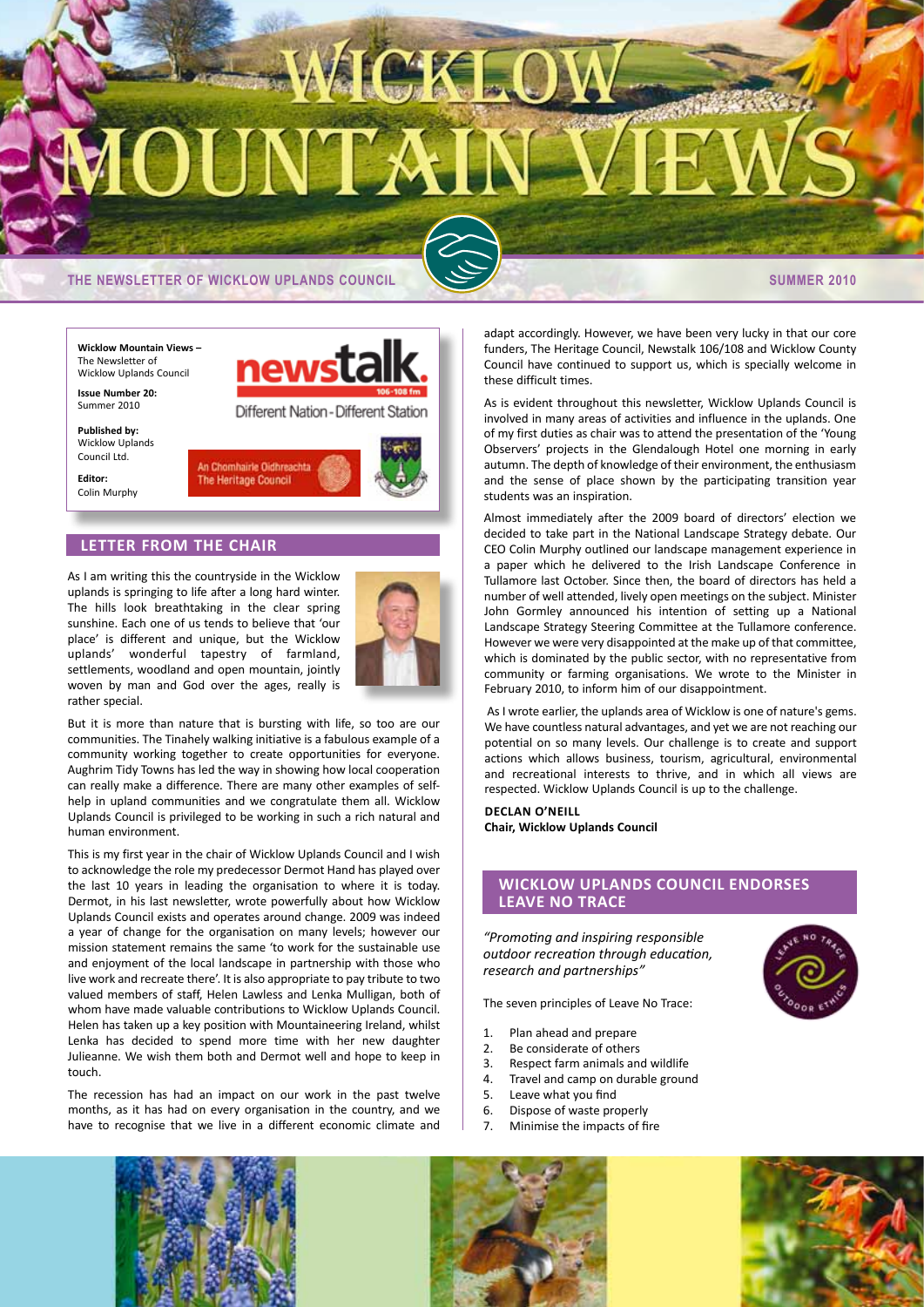# **WICKLOW COUNTY DEVELOPMENT PLAN 2010-2016**

A Wicklow Uplands Council sub-committee, chaired by Sean Eustace, made a detailed submission in December 2009 to the new County Development Plan public consultation process.

The issues raised in the submission are summaries as follows:

The centrality of agriculture is a fundamental element of any strategy to protect and enhance the economic, social, cultural, environmental and sustainable development of County Wicklow, given that:

- The decline of agricultural population and agricultural activity in the uplands poses a profound threat for the economic, social and environmental sustainability of the region;
- The life and landscape of the uplands is inextricably linked to the numbers of people living and working there. This is borne out by history. Strategy and policy revision of the Development Plan Population and Settlement Strategy is necessary in order that numbers can grow, including in remote areas;
- Sterilisation is not a conservation policy option in relation to landscape. At worst, it is a recipe for dereliction;
- ◆ Significantly increased levels of economic activity, especially in rural areas, are vital to overall sustainability. The 'road' is too often strewn with impediments and obstacles and a "thou shalt not" policy response;
- Firm commitment to farm-based alternative enterprise development (not exclusively agriculturally related) is required. The importance of this cannot be over-emphasised in terms of:
	- (i) job creation, generating and maintaining employment in rural areas under threat;
	- (ii) maintaining a level of agricultural activity for its own sake;
	- (iii) good environmental practice:
	- (iv) preserving skill levels in relation to land and environmental management which are under threat of being entirely lost.

The preparation of the 2010 – 2016 Development Plan must be benchmarked against the Plan's vision – *"the overarching aim of the Plan that the concept of sustainable development shall be promoted as its core principle and that its three pillars being economic, social/cultural and environmental are applied in a mutually complementary manner and addressed on an equal footing".*

Copies of the full submission are available on request.

# **access to the countryside**

### **Negotiating agreed access**

### *The gentle art of establishing an Access Route to the higher Wicklow Hills.*

The Wicklow Countryside Access Service is a joint initiative of the Wicklow Uplands Council and Wicklow Rural Partnership supported financially by the Comhairle Na Tuaithe, the LEADER+ programme and Wicklow County Council. In brief it's aim is to establish (generally short) access routes from public roads to open hill and mountainside over privately owned lands for the benefit of the increasing number of recreational walkers in the Wicklow Uplands. As well as this it seeks to ameliorate the real problems experienced by the indigenous population who frequently feel threatened by the influx of tourists who, unthinkingly, walk through their fields and yards (often close to their houses) in an effort to gain the open hillside. The Access Route project is a very clear example of the type of work undertaken by the Wicklow Uplands Council in order to promote, dialogue, understanding and mutually beneficial development amongst all those who "Live, Work and Recreate in the Wicklow Uplands".

An exemplary Draft Project Report on the work of the scheme dated March 2010 sets out the workings of the project in clear detail along with details of work undertaken so far, and the issues which have arisen when trying to establish an access route. This report, which is a valuable document, has not yet been published. It is to be hoped that it will eventually receive wide circulation. It is not my intention in this brief article to extract details of the report and regurgitate them here. Instead I will give a short account of the establishment of one such route in West Wicklow in which I was peripherally involved.

The Field Officer had identified access issues in this quiet glen near a popular tourist area. There was attractive and much frequented open mountainside walking ground above the glen but access was over private lands. A narrow cul-de-sac lane led to half dozen or so houses and terminated at the gates of a private lodge beyond which a green hill road wound its way up to the higher open mountainside. The land owner (we'll call him "the Count" for simplicity) and his lady lived in the Lodge and were plagued by walking people blocking the gate with cars and walking up the avenue, looking in his windows and climbing over his fences in order to get to the Green Road to the higher hills. The Field Officer was aware both of the walkers desire to reach the mountains and the undesirable effects on the Count and his family. She identified a number of possible access routes which would by-pass the Lodge, but still crossed its private lands. The Field Officer then involved myself as a sort of go-between because I knew the Count personally but was also aware of the needs of the recreationalists. We looked at a number of possible ways to link the public lane with the Green Road without going near the Lodge. We then met the Count on a number of occasions. This type of meeting, no matter where the access route is, is vital to establish the confidence of the land owner, to explain the bona-fides of the Wicklow Uplands Council and to outline the benefits of the proposal both to the landowner as well as the walkers. It is necessary to explain in detail the nature of the agreement proposed, underlining the vital fact that the arrangement is temporary, that rights of way are not established, that the agreement can be ended at any time by the landowner and that there is the possibility of some economic benefit to him in the form of maintenance work on the eventually agreed route. These negotiations are time consuming and require skill – the Field Officer showed great patience in the discussions which eventually led to a successful outcome. One must be prepared to drink lots of cups of tea or coffee, to discuss matters which have nothing to do with hill walking routes, to make personal revelations, to visit the Count's solicitor (who poured cold water on the idea), and to begin again with more coffee and talk of motorbikes. Bringing clear illustrations in the form of maps and drawings of the proposed route is helpful; things like samples of the proposed signage, drafts of the Memorandum of the Understanding to be agreed all help to establish a trust and an appreciation of what is proposed.

There was a satisfactory result to the access route in the glen. The Field Officer's patience and skill reassured the Count and by clearing gorse from a short piece of track between high granite walls formerly used to bring sheep to the mountain pastures, a new link avoiding the Lodge and leading directly to the Green Road was made. The walkers got to the open hills and the Count felt less invaded.

**Pat Ewen**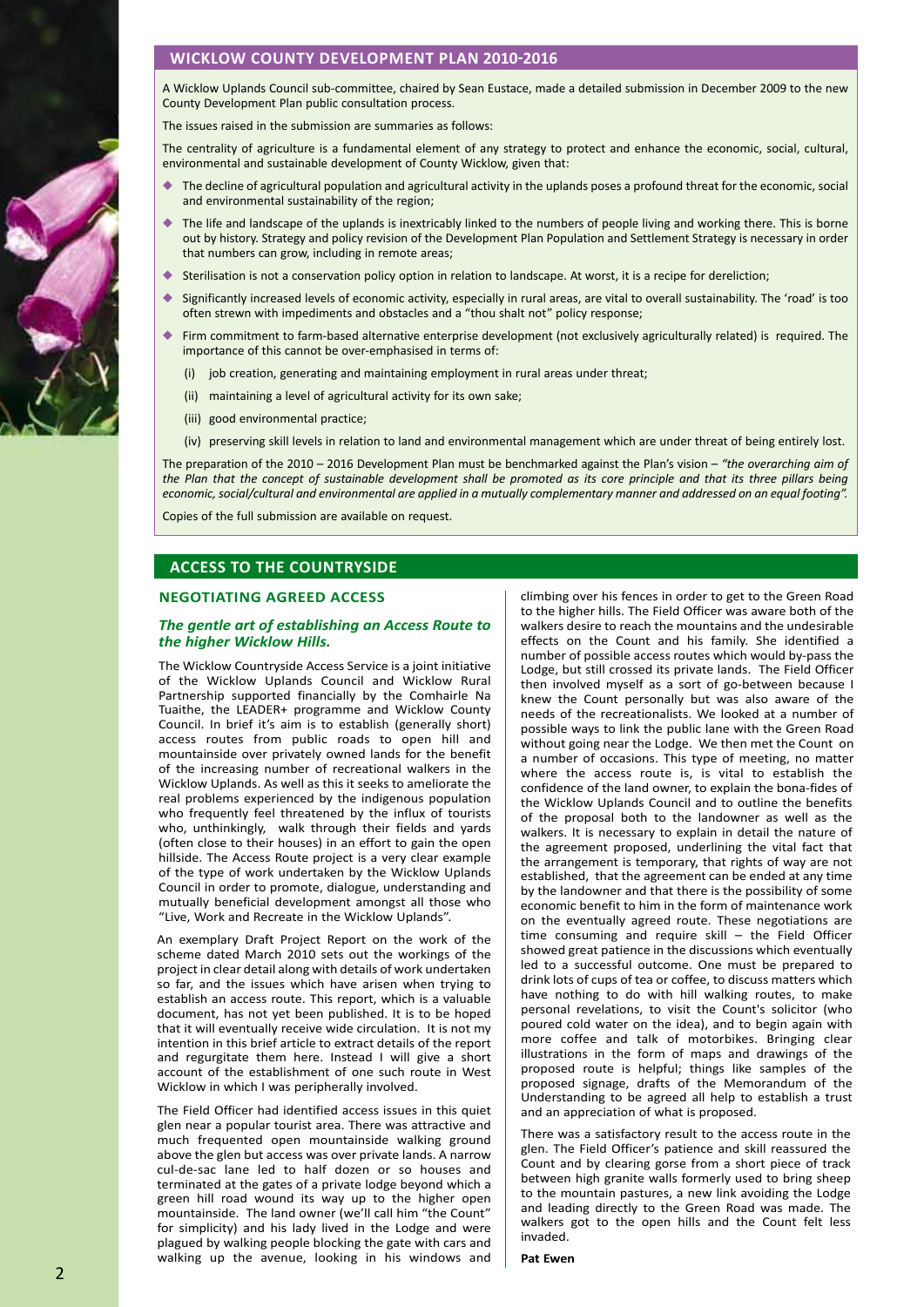# **Upland Hill Farming: Is its importance appreciated?**

Hill farming is one of the most widespread activities undertaken in the Wicklow uplands. It has carried on for centuries and will continue to play an important role well into the future. It is an activity that has had most influence on the landscape but, nevertheless, its economic contribution has too often been overlooked. Hill farming has proved to be a resilient activity, it has survived many recessions and perhaps, more notably, has outlasted the boom years of the "Celtic Tiger", during which agricultural commodity prices and incomes remained low relative to most other sectors of our economy. There is little doubt that in a downturn there is a renewed interest in Ireland's indigenous industries. Agriculture is becoming popular again, evidence of this most notably in the significant rise of applications to agricultural colleges and training courses.

Wicklow hill farming is mostly a livestock enterprise of sheep and/or cattle (suckler cows) rearing. Like all other industries it has adapted over time, particularly in the areas of animal housing and farm machinery. These improvements have facilitated part-time farming, a trend identified on small/ medium sized units in the uplands. The social dimension of farming is evolving too. Even on larger farms, modernisation has had the advantage of reducing labour costs, but has also resulted in many farmers working long days on their own. Despite this, hill farming still underpins the social fabric of uplands rural communities. Farmers and their families have a unique attachment to their home and their land. Many have lived there for many generations and have knowledge of the history and their own environment which is superior to any researcher. New rural development support initiatives are welcome in any area but it is important that farming itself is not overlooked.

Tourism, as we know, is inextricably linked with the Wicklow uplands and plays a substantial economic role. Farmers have effectively shaped the landscape over centuries, and now, that same landscape is enjoyed by many visitors to the area. Agri-environmental schemes, which reward farmers for undertaking traditional landscape improvements and other enhancements on their land, should always be available in scenic hill areas. The role of farmers' in maintaining the landscape should never be under-estimated and government cuts in this area are therefore short-sighted and selfdefeating.

It is important that farming is allowed to adapt and change. Alternative non-agri. on-farm enterprises should be encouraged and supported, most obviously in the area of tourism and leisure. Energy projects will also play an important role in upland hill farms. While there is an argument that says wind turbines are unsightly and not in character with the landscape, people need to consider that the overall environmental benefits of green electricity can outweigh any perceived visual impact. Many pressures exist to 'fix' landscape in the past which often prove to be counterproductive in the long-term. Farming must be allowed to adapt to economic trends.

It is always difficult for hill farming to compete with the productivity of lowland farms within the country. However, there is no doubt that agriculture in Wicklow has some competitive advantages and the farming community should use them wisely. With a large urban market right on the doorstep, hill farms can produce food non-intensively from an unspoilt and scenic landscape which portrays a green and natural image. As people are becoming interested in where their food comes from, the Wicklow hills have a great and sustainable advantage. Already some initiatives are underway in this area and further developments are awaited.

It is certain that in recent times, there is a renewed interest in farming and its contribution to the common good is becoming more appreciated. Who would have thought that the recent "Lambing Live" programme on BBC would be shown at prime-time and capture the attention of so many? The programme captured a snapshot of hill farming during lambing time (in Wales) and also highlighted the extent to which a farmer and his family have to go for the business to survive. Farming requires a unique understanding and commitment to nature and livestock that few people outside can relate to or appreciate.

Agriculture is part of the heritage of Wicklow hills. It is also part of our future. The time is right now for the full importance of farming to be realised and appreciated and for the industry is given the respect, attention and investment which is truly deserves.

**Philip Maguire**

### **Wind Energy – the way forward or a blight on the landscape?**

There is a growing realisation of the urgent need to move away from current methods of generating electricity and to develop "clean" sources in order to safeguard the local and global environment. Wind energy produces no direct atmospheric pollutant emissions and it is seen as a way to help offset the cost of importing fossil fuel energy sources such as coal, crude oil and gas oil.

It is government policy to generate 40% of electricity from renewable sources by 2020 and that 10% of all cars be electric by the same date.

The Wicklow draft County Development Plan for 2010-2016 contains an excellent, well thought out and compelling element on the way forward for wind energy. It sets out a step-by-step approach to selecting the most favourable locations, taking care to preserve the unspoilt nature of the more sensitive areas.

Turbines produce very low noise levels which are generally masked by the sound of the wind itself. Shadow flicker occurs where the blades of a wind turbine cast a moving shadow over a window in a nearby house. This effect lasts only for a short period and happens only under very specific and rare conditions. Less than one in every five thousand avian deaths can be attributed to wind turbines.

In a recent Sustainable Energy Ireland survey, eight out of ten people viewed wind energy positively and residents near operational wind farms do not generally consider them to have an adverse impact.



In Wicklow there are two operational wind farms near Shillelagh, two more with full planning permission and a further two in the planning process. These are the only wind farms with ESB grid connection offers before 2020.

The advent of smart metering will likely see growth in the number of small scale wind turbines. Turbines less than 10m in height do not generally need planning permission. Careful consideration needs to be given to wind data information and economics before investing.

**John Byrne**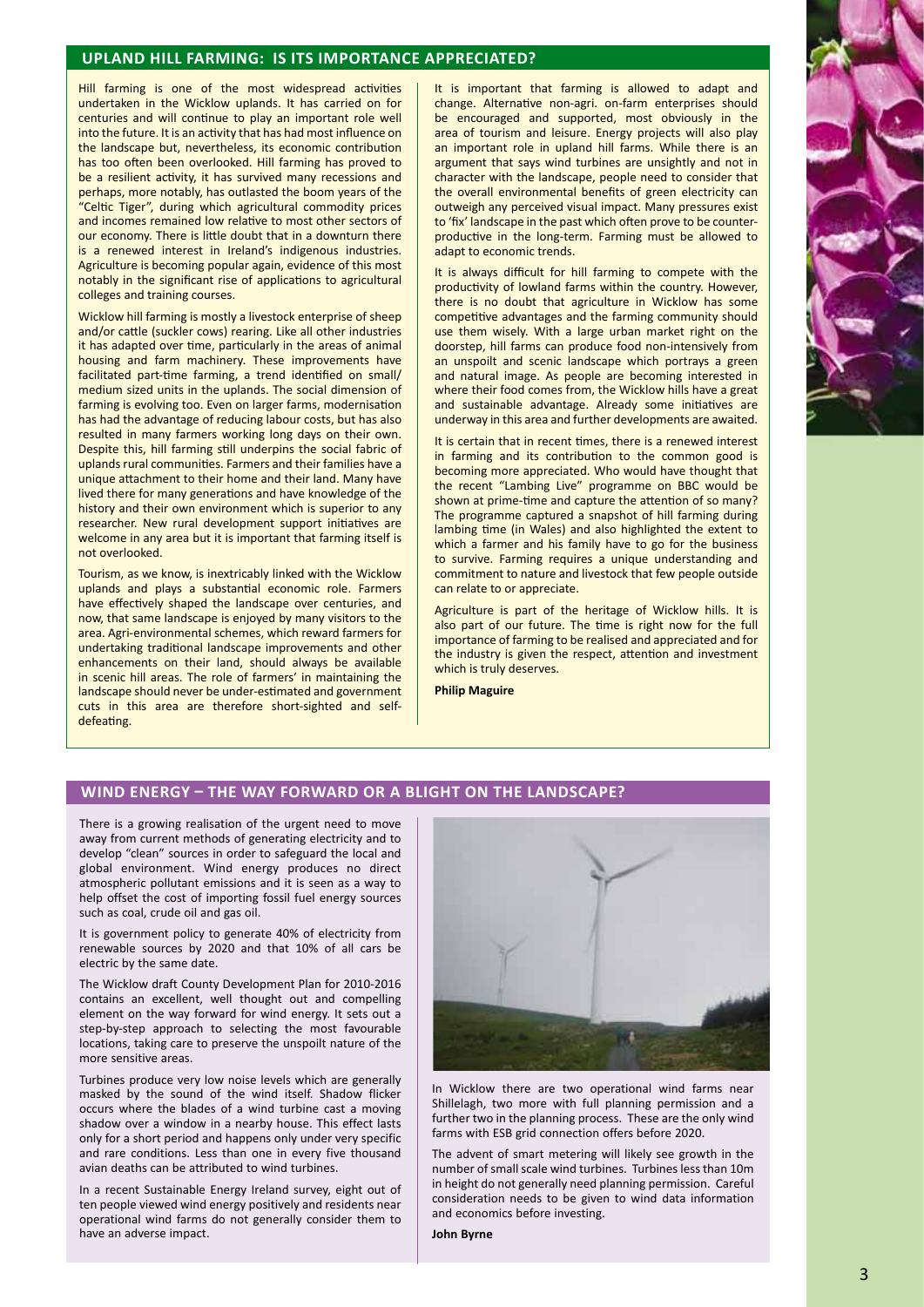# **WEATHER EMERGENCY DECEMBER 2009/FEBRUARY 2010**

Wicklow Uplands Council is aware of the difficulties that arose during the weather emergency and their effects on the uplands community. There is a sense that the specific effects on and consequences for the uplands differ from other parts of county Wicklow and that these need to be understood and be provided for in the future. The efforts of officials and elected members are acknowledged with thanks.

It is recognised that the unusual severity of the freeze-up caught everyone off-guard and that resources were stretched to the limit. In reflecting on what happened and on lessons learnt, Wicklow Uplands Council wants to avoid the blame game and to seek new solutions.

Wicklow Uplands Council decided to engage in a process around this issue across the uplands community. This was intended to:

- a. Collect information and suggestions at the open meeting on the effects of the emergency: what happened (and didn't happen), what could be done in the future etc. This was tackled under four main headings:
- $\rightarrow$  Community  $\rightarrow$  Community
	- $\rightarrow$  Farming the contract of the contract of the contract of the contract of the contract of the contract of the contract of the contract of the contract of the contract of the contract of the contract of the contract of
	- General economic activity
	- Tourism
- b. Summarise the findings as a discussion document;

c. Engage with local authority officials and elected representatives.

This process resulted in the following conclusions and recommendations;

- a. Notwithstanding the realisation that each emergency is unique, there is a need for specific uplands roads, water and other strategies for future severe weather events in the uplands;
- b. Learn from what happened in other areas;
- c. Compile a list of uplands black spots where salt/grit should be available;
- d. Make grit and salt available to community sand local contractors:
- e. Review/amend legislation, insurance and safety codes from a common-sense perspective;
- f. Motivate the community to do its bit:
- g. Understand and estimate the consequential losses to farming, business and tourism caused by the emergency;
- h. Propose that one local authority manager should be designated for the uplands;
- i. Check the forestry sector's responsibilities for drainage and roads;
- j. Find ways to harness the capacity of the farming sector;
- k. Plan to make repairs before an emergency and save money;
- l. Amend bureaucratic and legalistic health and safety and other policies to allow common sense responses to emergency situations.

Wicklow Uplands Council is discussing these issues with the local authority and other partners.

### **wicklow outdoors festival**

The inaugural Wicklow Outdoors Festival enjoyed tremendous success from 16th-18th April, as over 1,200+ people came to enjoy an impressive range free of outdoor activities. The Festival was organised by Wicklow County Tourism and Fáilte Ireland.

The Festival also included the two-day Tinahely Trail Walking Festival, which drew an additional crowd of approximately 600 people for its impressive schedule of walks and hikes. A further 700 people took part in the Wicklow Adventure Race on Saturday, 17th April, a challenging running, kayaking and cycling competition, which was held in Glendalough.

Activities over the weekend included walking, hiking, water sports, paintballing, horse riding, archery, zip-lines and orienteering, to name but a few.

In the week before the Festival, Wicklow County Tourism's website experienced a large surge in activity, with up to 1,500 visitors daily. The top ten searches for the week were related to the Outdoors Festival and accommodation in Wicklow.







Wicklow County Tourism is delighted with the success of the Wicklow Outdoors Festival and islooking forward to working with Fáilte Ireland on next year's activities. Feedback from outdoor activity providers has been predominantly positive, with many events generating further interest from participating members of the public.

Commenting on the success of the Festival, Tourism Development Officer with Wicklow County Tourism Fred Verdier said, "The impressive number of people who came to Wicklow to enjoy the Wicklow Outdoors Festival is a testament to the fantastic range of activities to be enjoyed by people of all ages in the Garden County. Outdoor activities are becoming increasingly popular and have a huge economic potential for the County as a whole."

**Celine Nic Oireachtaigh Press and Marketing Officer Wicklow County Tourism**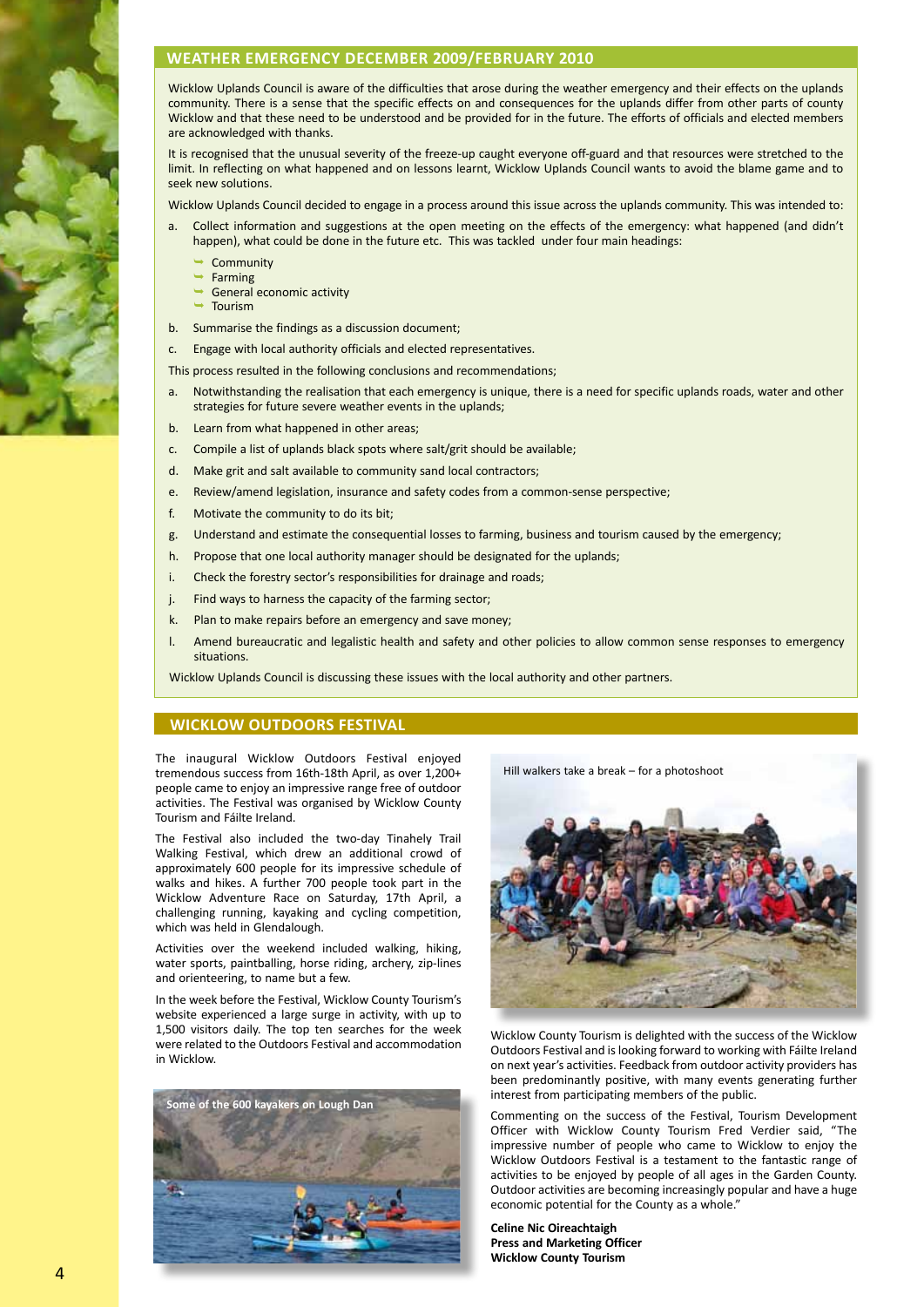### **INHABITED LANDSCAPES OF WICKLOW: OUR GREATEST RESOURCE**



I have found myself at odds more than once with my old friends at An Taisce, also with quite a few planners, about the question of landscape and building of new houses in the countryside. This is a subject of some delicacy to the farming community. The planners tend to see the uncontrolled spread of 'one-off' housesin the countryside as wasteful, contrary to good planning and not sustainable because of the supposed social and environmental costs of a dispersed pattern of development. The planners' version of the 'common good' suggests that people not engaged in agricultural activity should not be encouraged to live in the countryside.

However, the changes under way in the countryside throughout Europe and certainly in the uplands of Ireland are swift and seemingly inevitable. It is time to reassess urgently why we should be so reluctant to see more, and apparently be quite happy to see fewer, people living in the countryside.

Conor Skeehan of DIT, at the Dublin Civic Trust seminar on the 20th April 2010, reminded us in 'Defining the Landscape and Settlement' that when there was a population of nine million people in Ireland, there was much congestion in the countryside and particularly in the west, and that the populated countryside was the norm. Yet, now, the trend in the west and more remote areas towards abandonment of less productive areas of land is accelerating.

Sheehan's assertion, and mine, isthat people who live, or would live, in the countryside should be encouraged and offered incentives to move in or stay. New emphasis on the use of

land for energy generating purposes, as well as changes in rural activity to further promote, for example rural tourism, need to be prioritised. Widespread designation of land (SACs and NHAs for example) may be a danger to its future if protection will imply prohibition of traditional uses or barriers to different productive use.

We have already prioritised these issues. This, in Wicklow Uplands Council, with a wish to make renewable energy policies central to the future of the area, and a broad concern that the agricultural community may benefit from the use of the countryside for recreational purposes.

One huge resource in Wicklow is its landscape. Where I live, down in the lowlands, we have our reinvented Old Milking Parlour, grant aided by County Wicklow Partnership (LEADER +), where we have adapted the stalls for cows to make self-catering accommodation for humans. I am continuously reminded by our visitors about how beautiful the varied landscapes of Wicklow are to them as visitors, and the sense of privilege they have to experience this. It follows that we must take great care not to destroy what is our major resource, yet we should be wary also of treating the landscape like something that is to be held unchanged for generations, when the continuing, evolving change of the landscape is the lifeblood and reason for people who live in and work the land.

The afforestation of Wicklow in the last sixty years has not been without critics yet it is an important productive use of otherwise abandoned lands; with care and sensitivity, and a positive idea of forestry as a source of recreation, we can live with it and enjoy it, and even appreciate its appearance. The same may be said about houses. Few people would wish to see the hill tops and uplands dominated by dormer bungalows. However, the continuing, evolving inhabited landscape can bring with it new skills and new uses, generally from people who already belong there but also from new uplands dwellers who settle because they love the place, have a commitment to belong and certainly don't wish to pollute the natural qualities of the area that attracted them to settle in the first place.

The Wicklow Uplands Council has already made a credible submission to the County Council about the future for the uplands, but the Development Plan has been slow to recognise the pace of change in the uplands countryside. At the same time it is the responsibility for the local community to guide and direct the future of the area, and the Wicklow Uplands Council should ensure that it will play a key role in that.

**Philip Geoghegan**

### **profile of a new member organisation**

### **Macre na FEIRME, Wicklow**

For those who have not heard of Macra na Feirme before, Macra is a rural youth organisation which has 6 key areas. These are sport, travel, agriculture, public speaking, the performing arts and community involvement. The organisation has charity status and relies on the effort of members to organise activities. Wicklow Macra has over 150 members between the ages of 17 and 35 who enjoy living and recreating in the countryside and are delighted to be an organisation member of Wicklow Uplands Council. Both organisations share the same ethos when it comes to the love, respect and concern for the uplands countryside. Wicklow Macra joined the Community Panel last year, to represent the interest of young people in the uplands regions of Wicklow and to hopefully strengthen the Wicklow Uplands Council as a result.

Sustainable communities in the uplands region require local employment opportunities, social amenities and fair planning regulation to allow young people to settle in the areas they were reared. In turn, they can rear their children in this beautiful, healthy environment. Depopulation of rural areas is a major problem which suffers a negative feedback effect whereby the fewer people that live in a community, the fewer amenities can be budgeted for and the less appealing the area is for people to live in. By providing a social outlet for young people in rural areas, Macra is nurturing future custodians of the countryside, providing the debating skills to future leaders so we can ensure that the voice of rural Ireland won't go unheard or unheeded.

All this is done in a fun way. After all, you have to enjoy yourself. On the sports front are indoor soccer, basketball, volleyball and 7 aside Gaelic football. From time to time there is clay pigeon shooting, archery and gokarting. Every year trips abroad are organised. For members who take up

a leadership role, the opportunity to represent Macra abroad may also arise. Agriculture was one of the activities that Macra was founded around and still has an importance today. For those interested, there are sheep, beef and dairy stock judging, farm skills and discussion groups organised. Public speaking and debating is a great way to develop confidence speaking in public. Performing arts is a great way to become a team player and get to know your fellow members. Lastly, and possibly most importantly, community involvement gives Macra members the opportunity to do something positive like help tidy towns committees, raising money for local charities or causes and getting to know their neighbours and strengthen the bond that holds a community together. For more information, check out the county website: www.wicklowmacra.org or the national website: www.macra.ie.

**Eamonn Grant**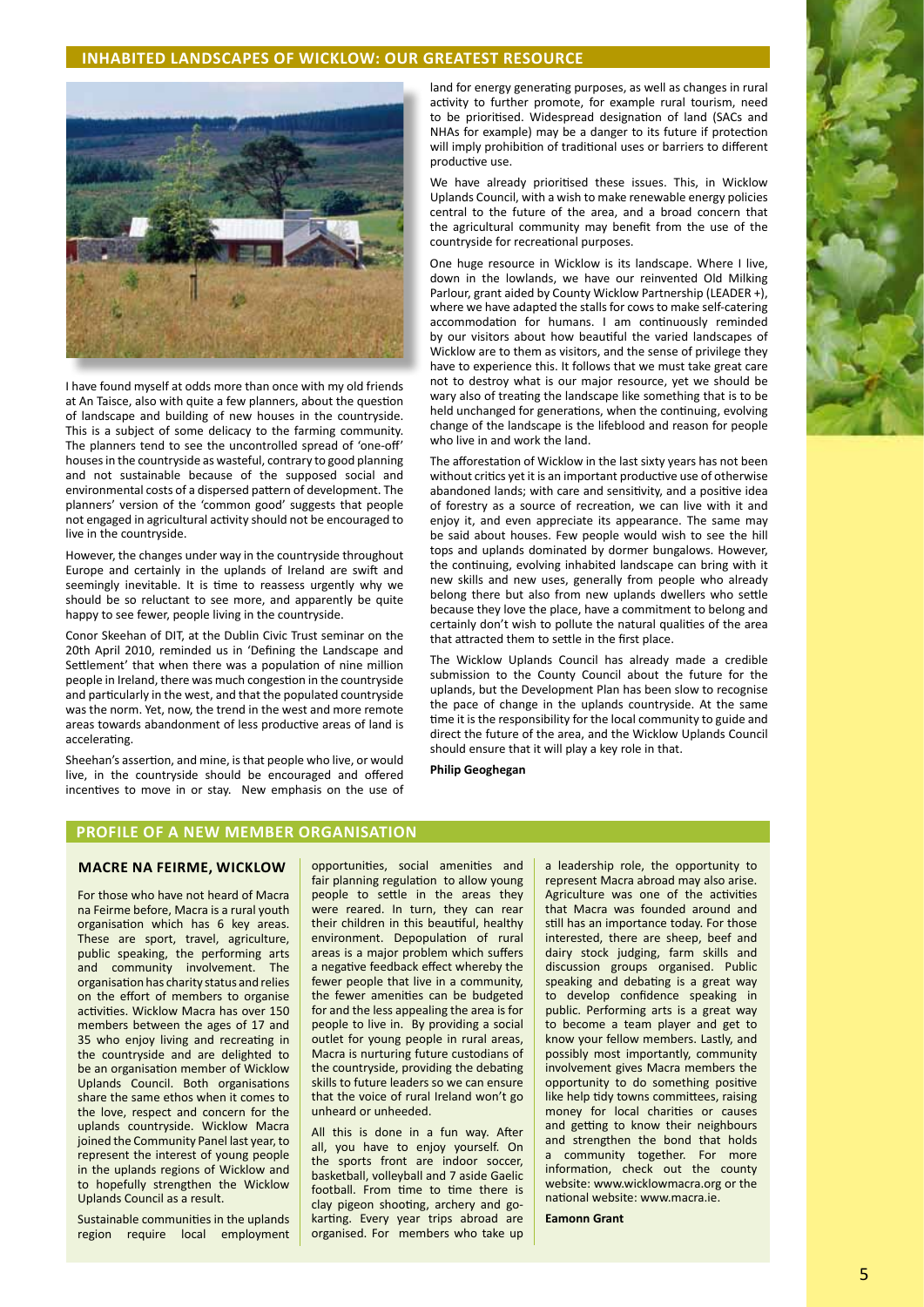### **POULAPHUCA DAM 70th ANNIVERSARY COMMEMORATION**

Wicklow Uplands Council in association with the Blessington & District Forum organised an unprecedented event, on Saturday 20th March 2010, to mark the seventieth anniversary of the creation of the Poulaphuca Reservoir in Blessington, Co. Wicklow, on 3rd March 1940.

In the morning, archaeologist and author Dr Chris Corlett and two local historians, Séamus Balfe and Aidan Cruise, delivered presentations to one hundred and twenty people in the Poulaphuca House Hotel, covering themes including the extreme geographical impact on the landscape of the region and the devastating social impact of the dam on the residents of the area. The presentations were brought to life by the inclusion of historical accounts, personal stories and poetry.

Following refreshments, the attendees were then treated to the first ever visit permitted to the public, of the Poulaphuca Dam, which was facilitated by the ESB: Tom Moran, Plant Manager, Peadear Moran and



Daire and Gerry Gilvary with Aidan Cruise and Seamus Balfe at the Poulaphuca Dam Commemoration

Majella Henchion. A mini-bus ferried eight people at a time from the hotel to the dam, where on arrival they received an in-depth explanation on the operational details of the facility and reservoir by Majella – who ensured that no-one left without their queries being answered. The ESB further surprised everyone by redirecting a large flow of water through the dam, so that not only was there a dramatic spectacle at the dam but also a short distance downstream, the famous Poulaphuca Waterfall – located a short walk behind the Poulaphuca House Hotel – temporarily came back to its former glory.

The inspiration for this event came from a conversation between Chris Corlett and Gerry and Daire Gilvary at last year's 'Walk & Talk' Heritage Week Event in Ballyknockan. It was Gerry who then, in January, set about planning the event with much appreciated support from Wicklow Uplands Council, the Blessington & District Forum, the Lakeside Heritage Group, the owners of the Poulaphuca House Hotel and Chris. A sincere thank you is also extended to the ESB who were not only supportive at the planning stages but exceeded all expectations on the day with their enthusiasm, expertise and desire to make the day informative and enjoyable for everyone.

Chris Corlett is the author of the book, 'Beneath the Poulaphuca Reservoir', an in-depth study of the landscape and the people before the flooding of the valley. Aidan Cruise has recently published a book, 'The Dublin and Blessington Steam Tram'. Séamus Balfe, chairperson of the Lakeside Heritage Group, is actively involved in walking tours of the area. The Blessington & District Forum is an umbrella group that represents the social, political and cultural interests of the area through lobbying, organising cultural events and the running of a Community Theatre.

Also, for those who have an interest in the reservoir/lake, a new interactive website www.poulaphuca.com has been created which allows you to click on an area of the lake and see how it would have been before the flooding. This website was researched, designed and brought to fruition by Tom Bowen, Ballyknockan.

**Daire Gilvary**

# **TInahely Walkers' Welcome**

About a year ago as a result of intensive lobbying on behalf of the Tinahely Area Development (TAD), Tinahely was selected by Fáilte Ireland as one of a number of pilot areas around the country to be developed as a hub for the promotion of walking tourism.

Tinahely Walkers' Welcome (a sub-committee of TAD) was given the task of looking at what could be done to maximise the potential of Tinahely as a walking tourism destination and immediately set to work on the identification of new walking routes in the area and increasing the awareness of the potential of the area as a destination for walking tourism. Local businesses and people involved in the tourism and accommodation sector took part in a number of training initiatives in the areas of marketing and customer care and signed the Walkers Welcome Charter whereby they agreed to provide facilities and information to walking tourists who come to visit the area.

Three new looped walks totaling 43km were identified and approved by Fáilte Ireland for development. The new loops offer some of the most spectacular scenery to be seen anywhere in Ireland including splendid views of Lugnaquilla and the Wicklow Mountains, the Croghan Valley, Mount Leinster and the Blackstairs Mountains and much of counties Carlow and Kildare. Over the winter months in conjunction with the Rural Social Scheme, stiles, directional signs and walkovers supplied by Fáilte Ireland were erected and the Mangans, Ballycumber and Kyle Loops were inspected and approved in time for Tinahely's first ever Trailwalking Festival on April 16th-18th 2010.

Glorious sunshine created picture postcard scenes over the rolling hills as over six hundred walkers made their way from early on Saturday morning along the Mangans, Ballycumber and Kyle loops while on Sunday, walkers were transferred by bus from Tinahely to begin their walk from The Dying Cow pub back to Tinahely while others enjoyed a family walk which included a Treasure Trail along the Railway Walk and through Tomnafinnoge Woods. The Festival began on Friday evening with the official launch of the three new looped walks by the



Committee happy with Tinahely Walking Festival

Minister for Arts, Sport and Tourism, Mary Hanafin. Addressing a packed Tinahely Courthouse, the minister commended the local community for the obvious pride they have in their village and for the work that has been put into the Walkers' Welcome initiative over the past year. She stressed that it was important to ensure that people who come to Ireland for walking holidays get value for money and that we provide adequate facilities to ensure that they have an enjoyable experience. Committee members Martin Hansard and Mary O'Connor had the minister's toes tapping as she enjoyed a song written specially for the festival by Martin. The Minister then unveiled the new Trailhead Board on the Market Square following an ecumenical blessing by the local clergy. TAD Chairman Eddie McGlynn then presented Minister Hanafin with a bowl crafted locally as a token of her visit.

The festival was the culmination of the efforts of the local community, landowners, business interests and local accommodation providers in partnership with agencies such as Fáilte Ireland, County Wicklow Partnership, the Rural Social Scheme and FÁS and demonstrated how much can be achieved in a short time by such an approach.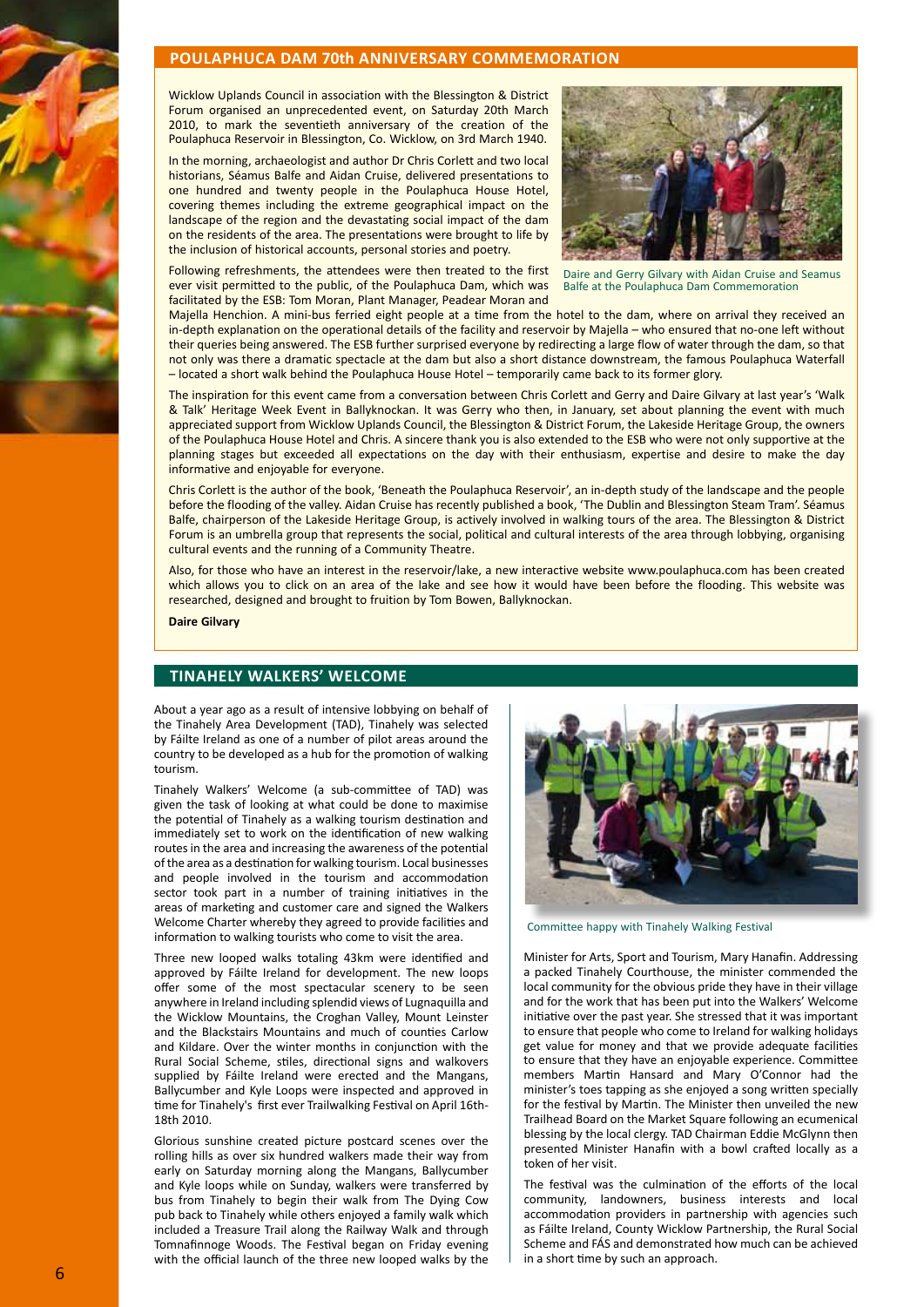### **Project summary**

### This table details Wicklow Uplands Council 2009/2010 activity

| THIS GODE GETAILS WICKFOW OPIGHTUS COUTICH 2009/2010 ACTIVITY                                                                                                                                                |                                                                                                                                                                                                                       |                                                                                                                                                        |
|--------------------------------------------------------------------------------------------------------------------------------------------------------------------------------------------------------------|-----------------------------------------------------------------------------------------------------------------------------------------------------------------------------------------------------------------------|--------------------------------------------------------------------------------------------------------------------------------------------------------|
|                                                                                                                                                                                                              | <b>Activity</b>                                                                                                                                                                                                       | <b>Partners</b>                                                                                                                                        |
| 1. WICKLOW COUNTY<br>DEVELOPMENT PLAN 2010-2016                                                                                                                                                              | Planning sub-group formed, detailed submission<br>made to public consultation process Dec. 2009.                                                                                                                      |                                                                                                                                                        |
| 2. BALLYKNOCKAN GRANITE PARK<br><b>COMMUNITY PARTNERSHIP</b>                                                                                                                                                 | LEADER funding application for feasibility study<br>(in preparation).                                                                                                                                                 | <b>Wicklow Heritage Office,</b><br><b>Blessington Forum,</b><br><b>Wicklow County Tourism</b>                                                          |
| 3. PURE PROJECT Protecting Upland<br>& Rural Environments                                                                                                                                                    | a. Ongoing participation in Project Management<br>committee.<br>b. Ongoing support services.                                                                                                                          | Dept of the Environment,<br>Local Authorities, Coillte,<br><b>National Parks &amp; Wildlife</b><br><b>Service</b>                                      |
| 4. VILLAGE INTERPRETIVE PANELS<br>a. Complete pilot project (6 panels)<br>b. Develop new scheme<br>(including smaller panels)                                                                                | Dunlavin, Roundwood, Laragh, Aughrim,<br>Rathdrum and Blessington panels completed.<br>€15,000 confirmed by DOE Environment Fund<br>for follow-on scheme.                                                             | The Heritage Council,<br>Communities,<br>Wicklow Co Co,<br><b>LEADER, Wicklow County</b><br>Tourism.                                                   |
| 5. WICKLOW COUNTRYSIDE<br><b>ACCESS PROJECT</b><br>Complete six agreed access routes<br>by 2010 and investigate further<br>possibilities.                                                                    | Lough Dan, Little Sugar Loaf, Glenmalure and<br>SW Wicklow routes completed and maintenance<br>arrangements in place.<br>Preliminary work carried out to establish three<br>further routes. One completed March 2010. | Private Landowners,<br>LEADER,<br>Comhairle na Tuaithe,<br>Wicklow Co Co.                                                                              |
| 6. WICKLOW PRIVATE WOODLAND<br><b>OWNERS GROUP</b>                                                                                                                                                           | Ongoing backup and admin. services.                                                                                                                                                                                   | Private Woodland Owners,<br>LEADER, Wicklow Co Co,<br><b>Forest Service, Teagasc</b>                                                                   |
| 7. WICKLOW OUTDOOR<br><b>RECREATION STRATEGY</b><br>a. Publish strategy document<br>b. Blessington Lakes feasibility study                                                                                   | Strategy published May 2009, available from<br>WUC office and on www.wicklowleader.ie<br>Project managed by WUC, consultation completed,<br>study to be finalised April 2010.                                         | <b>Wicklow Outdoor Recreation</b><br>Committee, LEADER, Fáilte<br>Ireland, Blessington Forum,<br>ESB, Wicklow Co Co,<br><b>Wicklow County Tourism.</b> |
| 8. YOUNG OBSERVERS' AWARDS<br>'Discovering Wicklow's Landscape'                                                                                                                                              | 32 Transition Year students recruited from seven schools.<br>3-day residential workshop Sep. 2009. Presentation of<br>Action Projects and Certificates Nov. 2009.                                                     | <b>Schools. Baltinglass</b><br><b>Outdoor Education Centre,</b><br><b>LEADER, Irish Uplands Forum</b>                                                  |
| 9. ORIGINS OF RECREATIONAL USERS'<br><b>SURVEY</b>                                                                                                                                                           | Data gathered Oct. 2009, report at completion stage.                                                                                                                                                                  | WUC (lead), CWP, DIT.                                                                                                                                  |
| 10. THREE YEAR PLAN 2011-2013                                                                                                                                                                                | In preparation                                                                                                                                                                                                        | The Heritage Council                                                                                                                                   |
| <b>11. PR</b><br>a. Mountain Views Newsletters (Summer 2009/2010)<br>b. Walk and Talk Events<br>- Heritage Week at Ballyknockan Granite Village (August 2009)<br>- Poulaphuca Dam (April 2010)<br>c. Website | - National Trails Day at Lough Dan agreed Access Route (September 2009)                                                                                                                                               |                                                                                                                                                        |
| 12. NETWORKING (On-going)<br>a. The Heritage Council<br>b. Wicklow Heritage Forum<br>c. Europarc Federation/Atlantic Isles                                                                                   | d. Wicklow Local Sports Partnership<br>e. Leave No Trace Ireland<br>f. Wicklow Outdoor Recreation Committee                                                                                                           |                                                                                                                                                        |
| 13. NETWORKING (One-off events)                                                                                                                                                                              |                                                                                                                                                                                                                       |                                                                                                                                                        |

a. Institute of Geographer's Conference (May 2009) b. Heritage Council Landscape Conference (October 2009)

# **Placenames of the Wicklow Uplands**

Placenames are an important part of the cultural fabric of any area – they are the labels that we give to features and areas on the landscape about us. Placenames often relate to some physical aspect of the landscape (Monroe from Móin Ruadh – the bog with a reddish/brown tinge) but they also commonly relate to land ownership (Ballydonnell from Baile Dhónaill) and manmade structures (Donard from Dún Ard – the high fort). There are also placenames that derive from hill farming (The Green Hollows – a spot where there might be better grazing etc). These names are of everyday practical use to those that live and work on the hills but are also of great interest to the many others who visit the hills for various activities.

As some readers may be aware, I have been working on new mapping of the Dublin and Wicklow Mountains over the past couple of years. I was aware that there were a good number of names missing from the Ordnance Survey Ireland publications and set about gathering up such names and attempting to place them on mapping in their correct locations. Liam Price did a lot of work collecting names in the 1920-1940 period which are published in various volumes and notebooks. However it is difficult to locate many of the names from the notes he left. I have set about trying to establish the location of such names from Price and other sources. In the course of these enquiries, I found it very worthwhile to talk to hill farmers and others who have grown up in the Wicklow valleys and I wish to thank all these people for their generous assistance. The Wicklow Uplands Council assisted me greatly by helping to put me in touch with those that might have placenames. I am pleased to report that we managed to identify a fair proportion of Liam Price's names and in addition, identified perhaps 160 'new' names that I haven't come across before.

Sadly, hill farming practices have been changing in Wicklow for many years and the need to know an extensive network of names for the many brooks, rocks and other parts where sheep might graze and shelter has declined. I have recorded these names and features on two new maps of Wicklow for 2010: Wicklow Mountains West and Lugnaquilla & Glendalough. I hope that we have managed to record and place a good number of these names lest they be lost to future generations. I have no doubt that are many names that we have missed and/or perhaps misplaced and I would be very grateful to receive information from anybody that is aware of errors and omissions. Please also keep an eye out for any old documents and maps that may contain hand written notes of placenames.

**Barry Dalby, EastWest Mapping, Clonegal, Enniscorthy, Co.Wexford. 053-9377835.**